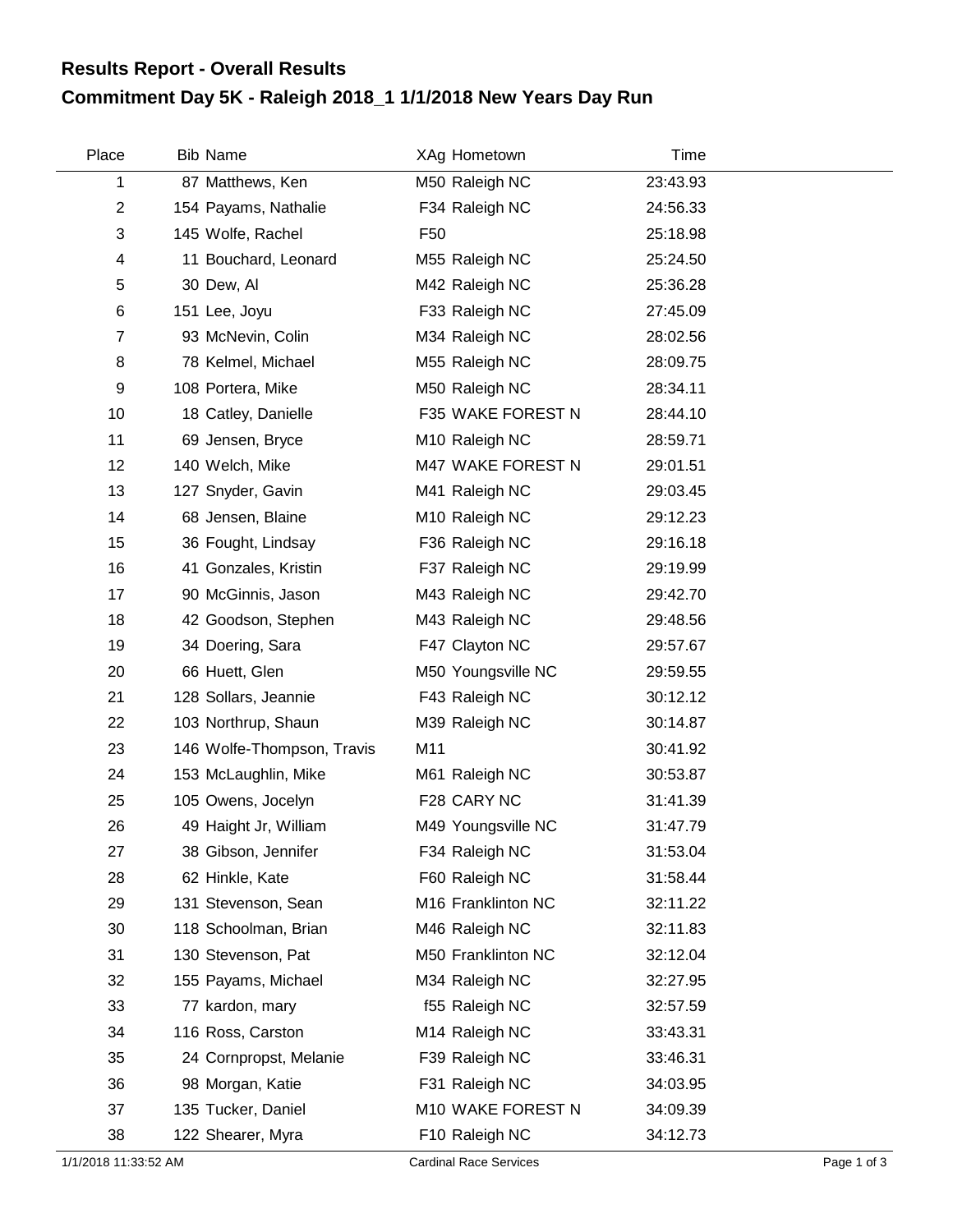| Place | <b>Bib Name</b>             | XAg Hometown       | Time     |  |
|-------|-----------------------------|--------------------|----------|--|
| 39    | 22 Clark, Lori              | F44 Raleigh NC     | 34:37.73 |  |
| 40    | 5 Baker, Marty              | M48 Winterville NC | 34:38.13 |  |
| 41    | 120 Shearer, Kerry          | F39 Raleigh NC     | 34:40.39 |  |
| 42    | 121 Shearer, Lucy           | F12 Raleigh NC     | 34:41.54 |  |
| 43    | 134 Tucker, Allison         | F50 WAKE FOREST N  | 34:43.97 |  |
| 44    | 12 Bratton, Sarah           | F35 Morrisville NC | 34:46.38 |  |
| 45    | 71 Johns, Michael           | M45 Zebulon NC     | 35:29.66 |  |
| 46    | 72 Johns, Stephanie         | F51 Zebulon NC     | 35:29.71 |  |
| 47    | 102 Moss, Vincent           | M55 Raleigh NC     | 35:34.35 |  |
| 48    | 47 Gunn, Iris               | F48 Durham NC      | 35:59.32 |  |
| 49    | 96 Moore, Deborah           | F48 Raleigh NC     | 36:19.58 |  |
| 50    | 126 Smith, Jennifer         | F43 Raleigh NC     | 37:48.02 |  |
| 51    | 92 McInvale, Katie          | F31 Raleigh NC     | 38:33.95 |  |
| 52    | 19 Caudillo, Daniel         | M48 Raleigh NC     | 38:35.40 |  |
| 53    | 97 Moore, Nathan            | M12 Raleigh NC     | 38:51.82 |  |
| 54    | 65 Hoff, Lisa               | F56 Raleigh NC     | 39:15.31 |  |
| 55    | 64 Hinton, Jaydon           | M9 Cary NC         | 40:00.56 |  |
| 56    | 63 Hinton, Bob              | M55 Cary NC        | 40:01.19 |  |
| 57    | 48 Haegele, Emma            | F25 Raleigh NC     | 40:53.21 |  |
| 58    | 150 Jackmon, Marie          | F35                | 41:01.78 |  |
| 59    | 3 Adams, Jill               | F37 Raleigh NC     | 41:02.48 |  |
| 60    | 26 Davis, Andrew            | M12 Raleigh NC     | 41:15.23 |  |
| 61    | 28 Davis, Ewana             | F54 Raleigh NC     | 42:56.89 |  |
| 62    | 83 Lileton, Monica          | F34 Franklinton NC | 43:18.01 |  |
| 63    | 45 Grant, Tiffany           | F33 Raleigh NC     | 43:19.52 |  |
| 64    | 58 Harris, LaTonya          | F45 Creedmoor NC   | 44:01.26 |  |
| 65    | 13 Brustmeyer-Brown, Kechia | F45 Creedmoor NC   | 44:03.35 |  |
| 66    | 8 Blair, Jenn               | F35 Raleigh NC     | 44:20.62 |  |
| 67    | 9 Blair, Leslie             | F31 Raleigh NC     | 44:20.78 |  |
| 68    | 27 Davis, Ben               | M11 Raleigh NC     | 44:31.54 |  |
| 69    | 29 Davis, Teri              | F46 Raleigh NC     | 44:32.53 |  |
| 70    | 86 Maier, Jennifer          | F44 Raleigh NC     | 44:34.99 |  |
| 71    | 107 Polashock, Ann          | F29 WAKE FOREST N  | 44:39.00 |  |
| 72    | 20 Caudillo, Jill           | F42 Raleigh NC     | 44:54.24 |  |
| 73    | 52 Haney, Marcy             | F42 Raleigh NC     | 46:19.47 |  |
| 74    | 50 Haney, Henry             | M9 Raleigh NC      | 46:19.57 |  |
| 75    | 51 Haney, Isaac             | M7 Raleigh NC      | 46:31.12 |  |
| 76    | 53 Haney, Matt              | M41 Raleigh NC     | 46:32.65 |  |
| 77    | 119 Sena, John              | M52 Clayton NC     | 47:25.48 |  |
| 78    | 109 Riggins, Cheryl         | F56 Morrisville NC | 47:33.81 |  |
| 79    | 73 Johnson, Marcia          | F56 Durham NC      | 47:40.72 |  |